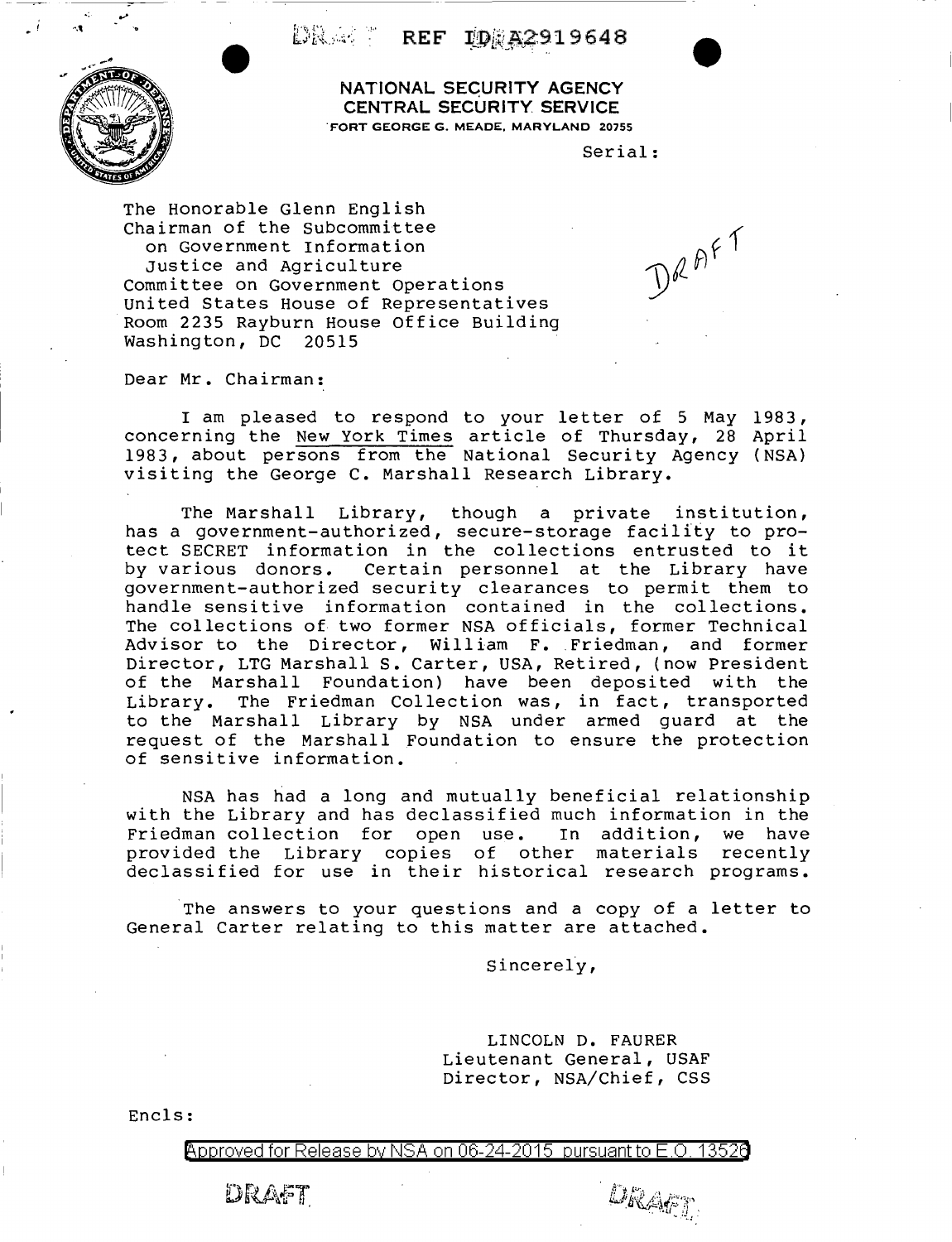Enclosure to Serial:

1) What prompted NSA to review the papers at the Marshall Library?

> NSA had seen evidence that materials in the Friedman Collection which were supposed to have been closed had been exposed. In addition, materials in the Carter Collection relating to NSA operations had been exposed and we had not been aware that any of· this collection had been opened to the-public.

2) Which collections were reviewed and how were they selected for review?

> The Friedman Collection and the Carter Collection were reviewed. They were selected for review because both individuals were former NSA officials whose collections contain classified and other sensitive information.

3) Which papers were reviewed and how were they selected?

The correspondence files were reviewed. Those papers believed to contain classified information or information protected by statute received particular attention.

4) Does NSA have any ownership or other rights with respect to any papers in the Marshall Library Collection?

> On behalf of the U.S. Government the NSA maintains responsibility for assuring that certain classified or other sensitive information in the collections is protected. In addition NSA maintains ownership of certain . properties on loan to the Marshall Foundation.

5) The New York Times reported that some papers were withdrawn from public files at the request of NSA.

a) Were any of the papers reviewed by NSA already declassified? Had any of the papers been declassified?

Yes. Some were already classified.

In the Friedman Collection, only papers that had long been withheld and had been exposed without approval of Marshall Foundation authorities were recommended to be closed again.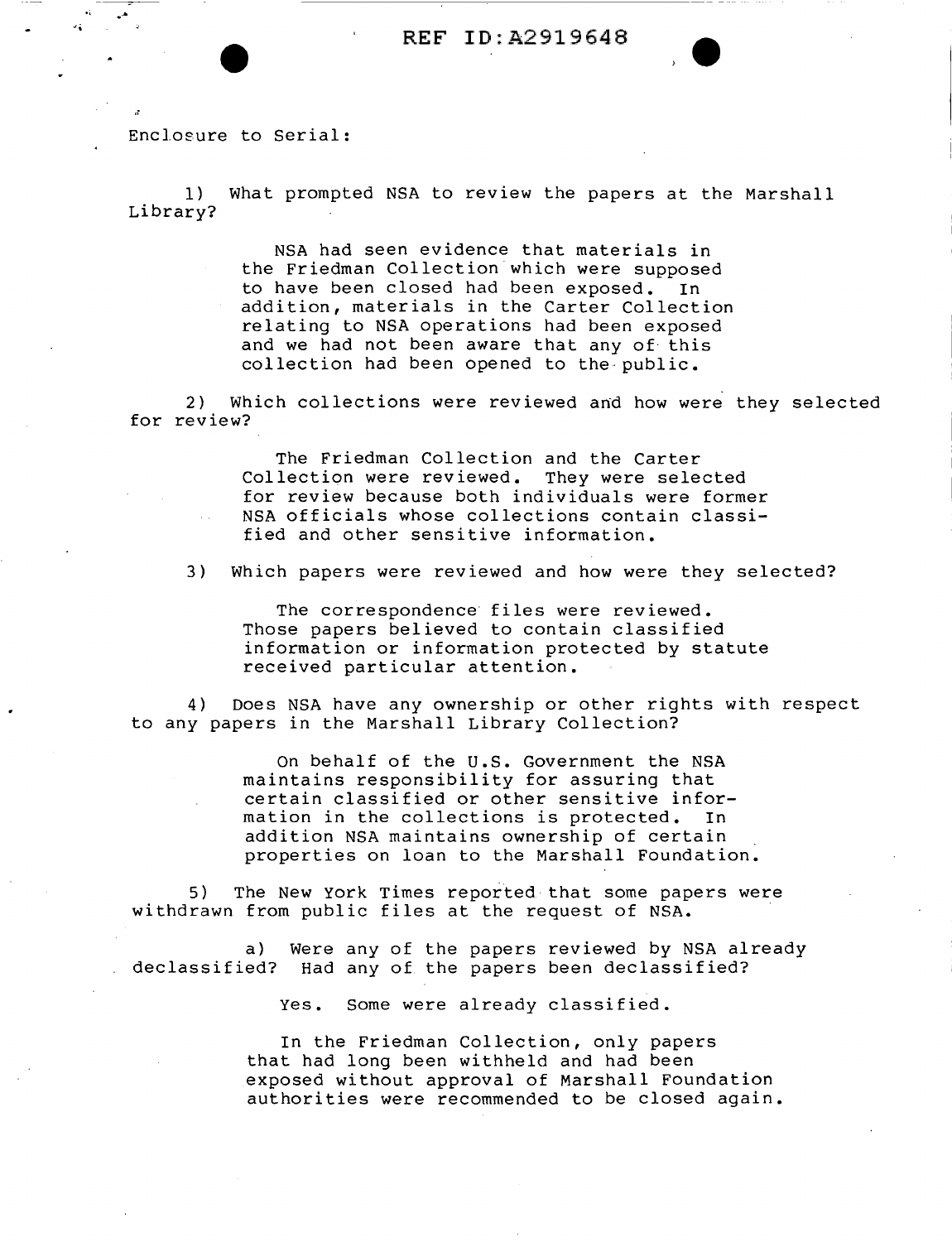Enclosure to Serial:

One government technical manual which had been declassifed in error was reclassified. (It had not, to our knowledge, been exposed to the public.) The entire Carter Collection was closed to the public at direction of the donor.

b) Did NSA classify any papers in the Marshall Library? If so, how pages were classified? On what authority were these papers classified? Please be specific with respect to the classification rules in Executive order 12356.

> Yes. Approximately 5 pages were classified pursuant to E.O. 12356, Section l.3(a)(8) and  $(b)$ ,  $(c)$ , and  $(d)$ .

c) Were any papers marked "For Official use only"? If so, how many? What is the significance of the designation "For Official Use only"?

> several files of correspondence were indicated to be "For Official use Only", though very few were so marked. This action had the effect of were so marked. This action had the effect of<br>a recommendation to the Library staff that these papers remain in the secure vault where they were reviewed. The marking "For Official Use only" protects from public disclosure that official information which is protected by Statute (Public Law 86-36).

d) Did NSA request that any unclassified papers be removed from public files? If so, why?

> None of the materials reviewed by NSA were in public files. All were in the secure vault.

e) Did NSA physically remove any papers from the Marshall Library collection?

No.

' .

f) Library officials told the New York Times that NSA requested that some documents should be put in a vault. Why?

> As indicated in response to d) above, all papers seen were in the vault. NSA recommendations had the effect of retaining certain materials in the vault.

> > 2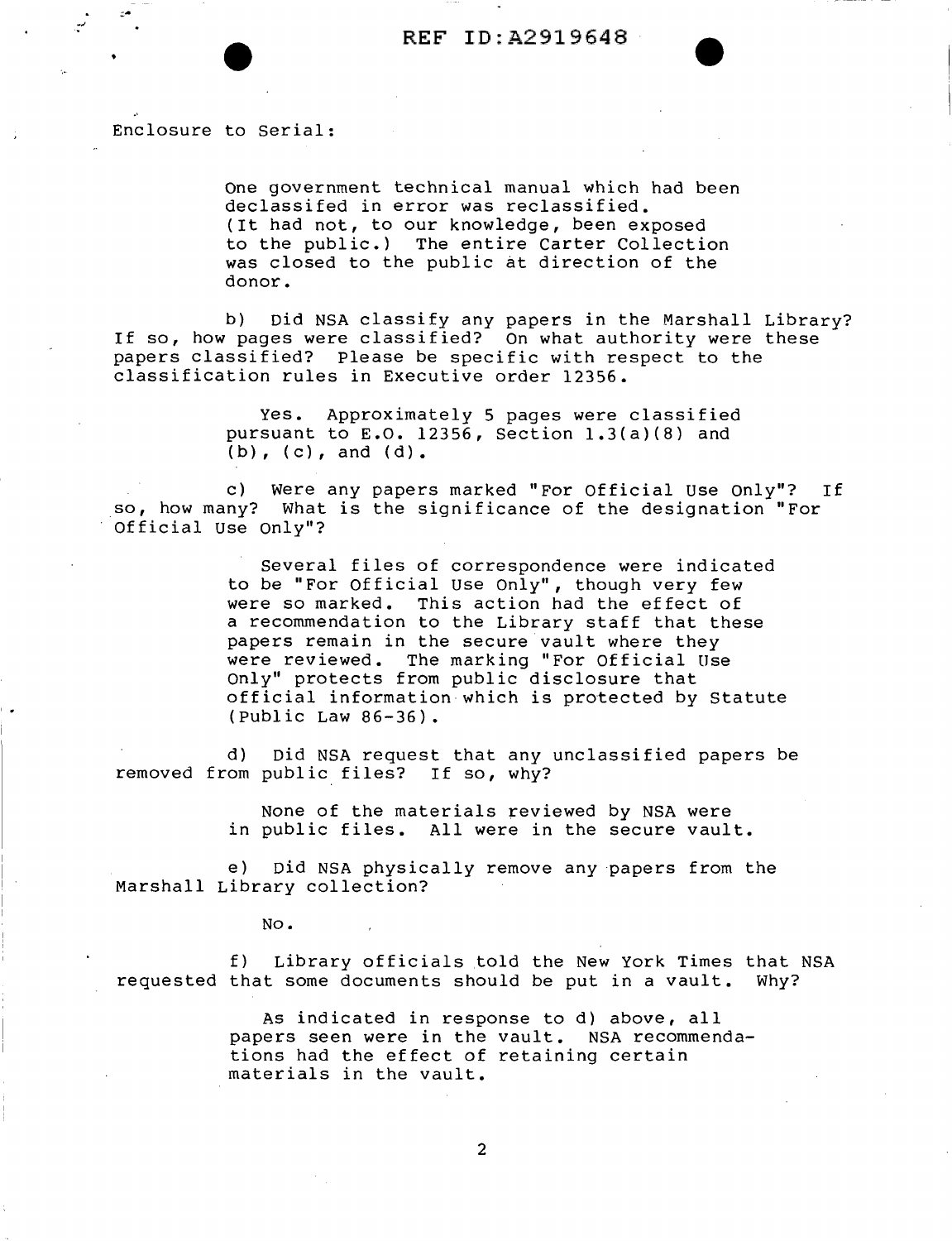·Enclosure to Serial:

--,,-

g) On what basis did NSA determine that some papers in the Marshall Library collection should be treated as if they were classified, placed in a vault, or simply removed from public access?

> on the basis of determination of classification pursuant to E.O. 12356 or sensitivity of information protected by statute.

6) Did NSA review the security arrangements at the Marshall Library to determine if they afforded sufficient protection for information deemed to be sensitive? Did NSA ask the Library to restrict access to individuals approved by NSA or individuals with security clearances?

> The security arrangements at the Marshall Library were established by the Department of the Army. NSA accepts their determination as adequate. NSA's recommendations to the Library related only to "closed" files as opposed to "open" or publicly available files.

7) The New York Times article quoted a letter from you to Marshall s. Carter as stating that the visit to the Marshall Library by NSA officials was "part of a continuing review of research materials used by author James Bamford."

a) What is the nature and extent of this review?

NSA, in fulfillment of its responsibility for protection of information relating to cryptology, regularly reviews published information to determine if classified or protected information has been disclosed without authorization.

b) What other institutions or individuals have been contacted by NSA officials as part of this review?

> No other institutions have been contacted. The only individuals that have been contacted are former NSA officials or employees.

c) Has NSA requested that other papers be removed from public access? Please describe any such requests.

No.